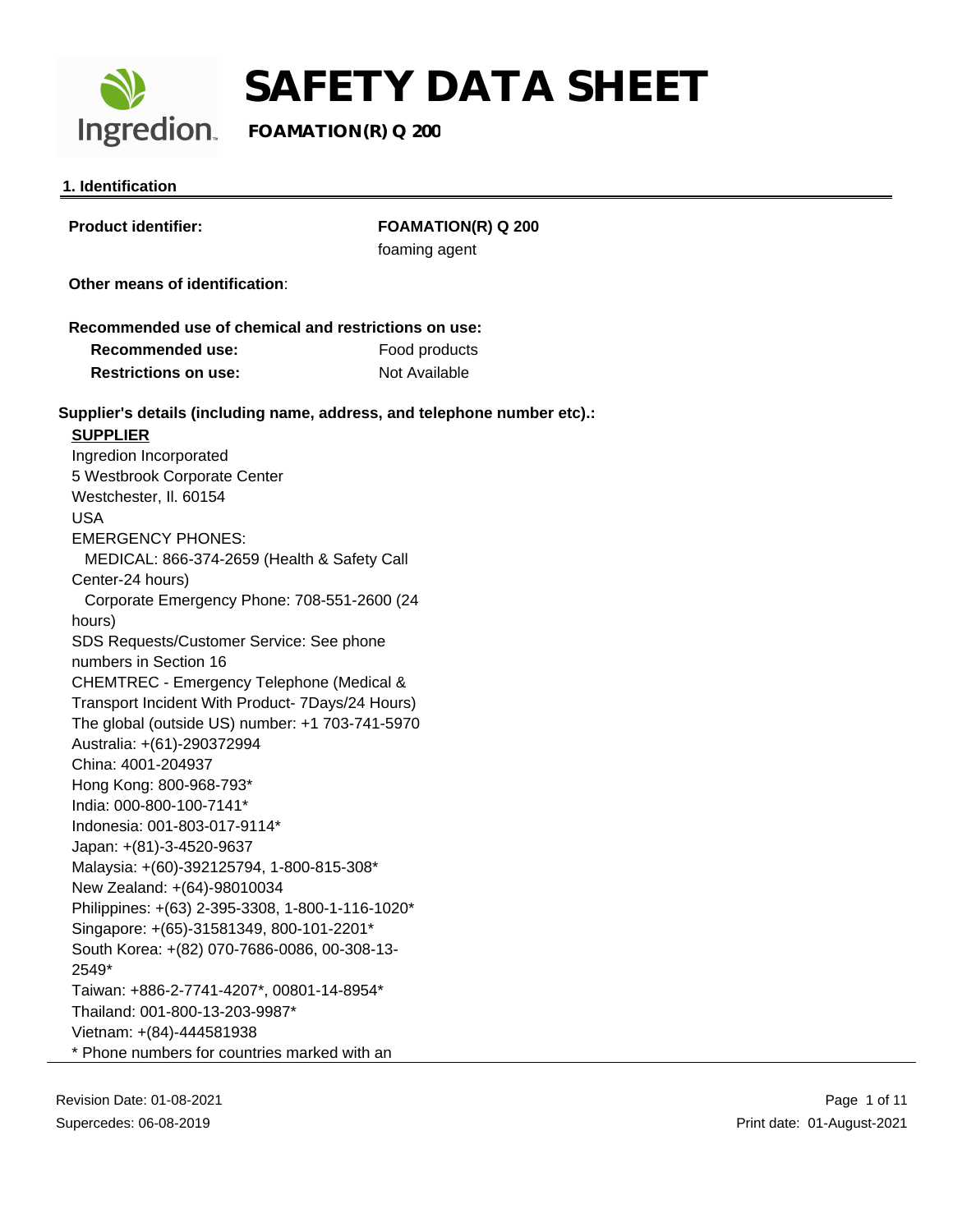

asterisk must be dialed within the country SDS Requests and general information, please contact Local Customer Service: See phone numbers in Section 16

#### **2. Hazards identification**

#### **GHS Classification of the substance or mixture:**

| <b>Classification according to</b>       | Serious Eye Damage/Eye Irritation Category 2A                    |
|------------------------------------------|------------------------------------------------------------------|
| <b>Regulation: SS 586: Part 2: 2014:</b> | Specific Target Organ Systemic Toxicity (STOT) - Single Exposure |
|                                          | Category 3                                                       |

**GHS Label elements:**

**GHS label elements, including precautionary statements:**

**Hazard pictograms:**



| <b>Signal Word:</b>                                     | Warning                                                                                                                                                 |
|---------------------------------------------------------|---------------------------------------------------------------------------------------------------------------------------------------------------------|
| <b>Hazard Statements:</b>                               | H319 - Causes serious eye irritation<br>H335 - May cause respiratory irritation                                                                         |
| <b>Precautionary Statements:</b>                        | P280 - Wear protective gloves/protective clothing/eye protection/face<br>protection.                                                                    |
|                                                         | P304+P340 - IF INHALED: Remove person to fresh air and keep<br>comfortable for breathing.                                                               |
|                                                         | P305+P351+P338 - IF IN EYES: Rinse cautiously with water for several<br>minutes. Remove contact lenses, if present and easy to do. Continue<br>rinsing. |
|                                                         | P403+P233 - Store in a well-ventilated place. Keep container tightly<br>closed.                                                                         |
|                                                         | P261 - Avoid breathing dust/fume/gas/mist/vapours/spray.                                                                                                |
|                                                         | P312 - Call a POISON CENTER/doctor if you feel unwell.                                                                                                  |
| Other hazards which do not result in<br>classification: | None known.                                                                                                                                             |

#### **3. Composition/information on ingredients**

#### **Substances:**

| $\sim$<br>$n$ ami $\sim$<br>. | NC         | $\mathbf{o}$<br>7ο                            |
|-------------------------------|------------|-----------------------------------------------|
| .<br>∽<br>extracts            | $\sim$ $-$ | $\sim$ $\sim$ $\sim$<br>∼-<br>ററ<br>М<br>ונ ו |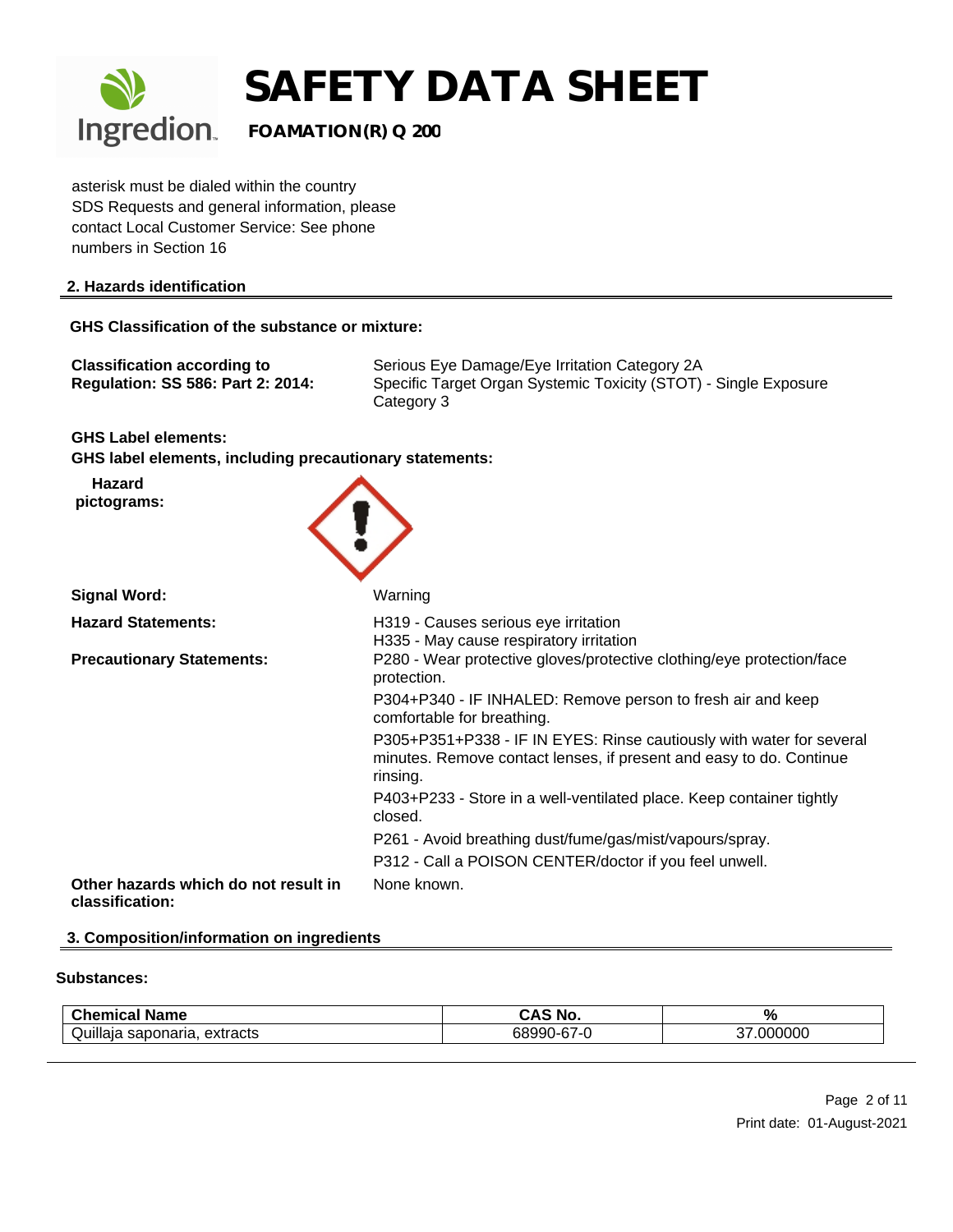

### **Mixtures:**

 $\overline{\phantom{a}}$ 

Not applicable

| 4. First-aid measures                                                                       |                                                                                                                                                     |
|---------------------------------------------------------------------------------------------|-----------------------------------------------------------------------------------------------------------------------------------------------------|
| Description of necessary measures:                                                          |                                                                                                                                                     |
| Inhalation:                                                                                 | First aid is not normally required.                                                                                                                 |
| Eye contact:                                                                                | Immediately irrigate with eyewash solution or clean water, holding the<br>eyelids apart, for at least 10 minutes.                                   |
| <b>Skin Contact:</b>                                                                        | Wash immediately with water. If symptoms develop, obtain medical<br>attention.                                                                      |
| Ingestion:                                                                                  | None required.                                                                                                                                      |
| Self protection of the first aider:                                                         | No data available                                                                                                                                   |
| Most important symptoms/effects,<br>acute and delayed:                                      | H335 - May cause respiratory irritation H319 - Causes serious eye<br>irritation                                                                     |
| Indication of immediate medical<br>attention and special treatment<br>needed, if necessary: | Call a POISON CENTER/doctor if you feel unwell.                                                                                                     |
| 5. Fire-fighting measures                                                                   |                                                                                                                                                     |
|                                                                                             |                                                                                                                                                     |
| <b>Extinguishing media:</b>                                                                 |                                                                                                                                                     |
| Suitable extinguishing media:                                                               | Not Applicable                                                                                                                                      |
| Unsuitable extinguishing media:                                                             | None known.                                                                                                                                         |
| Specific hazards arising from the<br>chemical:                                              | Non-combustible.                                                                                                                                    |
| <b>Hazardous Combustion Products:</b>                                                       | This product does not undergo spontaneous decomposition. Typical<br>combustion products are carbon monoxide, carbon dioxide, nitrogen and<br>water. |
| Special protective equipment and<br>precautions for fire-fighters:                          | Do not enter fire area without proper protection including self- contained<br>breathing apparatus and full protective equipment.                    |
| 6. Accidental release measures                                                              |                                                                                                                                                     |
|                                                                                             |                                                                                                                                                     |
| Personal precautions, protective equipment and emergency procedures:                        |                                                                                                                                                     |
|                                                                                             | Non-emergency personnel: Non-emergency personnel should be kept clear of the area                                                                   |
| <b>Emergency responders:</b>                                                                | Use personal protective equipment as required.                                                                                                      |
| <b>Environmental precautions:</b>                                                           | No data available                                                                                                                                   |
| Methods and material for containment and cleaning up:                                       |                                                                                                                                                     |
| <b>Small spills:</b>                                                                        | Refer to information provided for large spills                                                                                                      |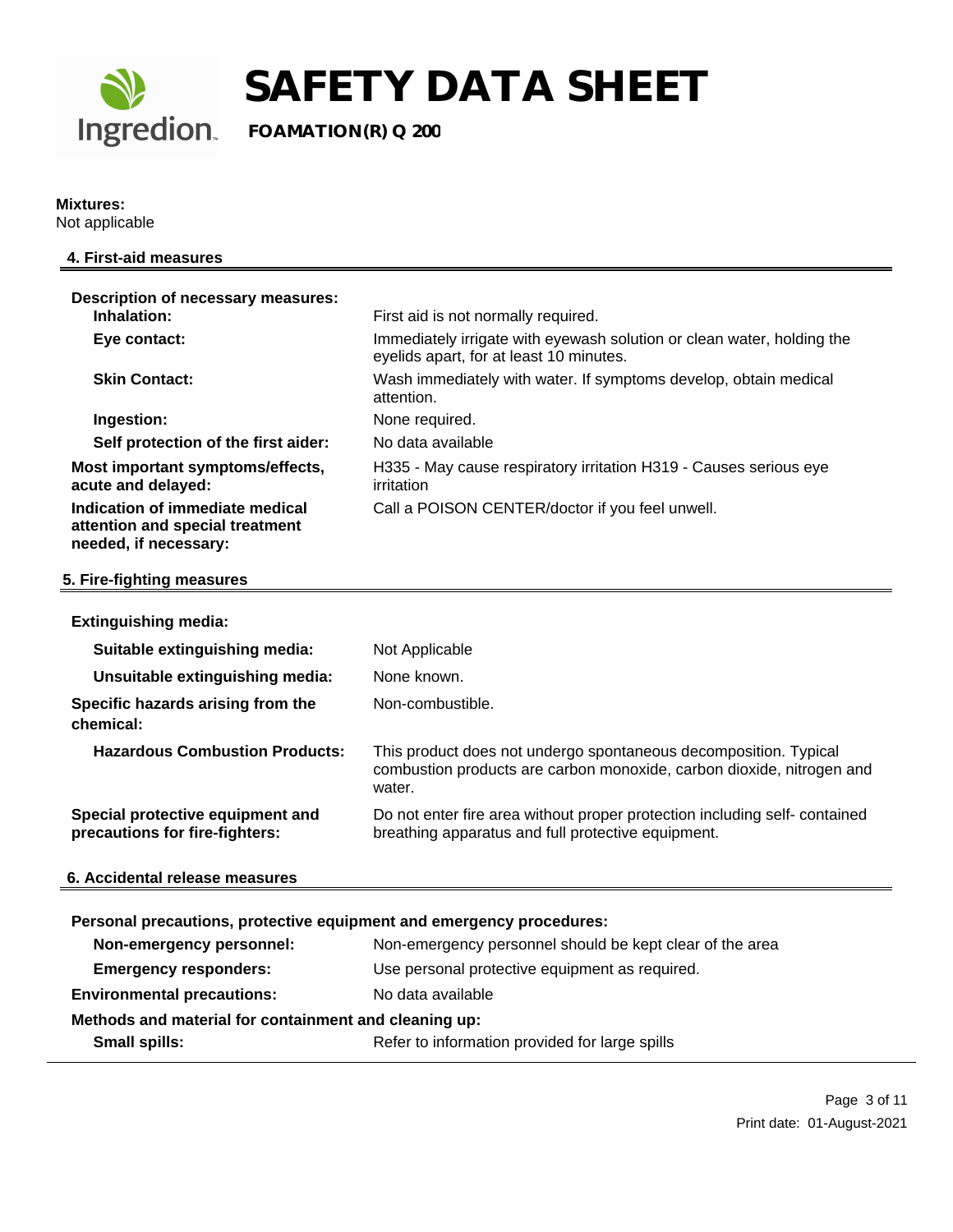

| Large spills:                | Absorb spillages onto sand, earth or any suitable absorbent material.<br>Wash the spillage area with water. Washings must be prevented from<br>entering surface water drains. Disposal should be in accordance with local,<br>state or national legislation. |
|------------------------------|--------------------------------------------------------------------------------------------------------------------------------------------------------------------------------------------------------------------------------------------------------------|
| Reference to other sections: | See Section 8 for appropriate personal protective equipment. See<br>Sections 2 and 7 for additional information on hazards and precautionary<br>measures.                                                                                                    |

#### **7. Handling and storage**

| <b>Precautions for safe handling:</b><br>Conditions for safe storage, including any incompatibilities: | Normal precautions for handling chemicals are applicable.                                                               |
|--------------------------------------------------------------------------------------------------------|-------------------------------------------------------------------------------------------------------------------------|
| <b>Conditions for safe storage:</b>                                                                    | Store under ambient temperatures, once opened it is recommended to<br>store under refrigeration. Protect from freezing. |
| <b>Special Sensitivity:</b>                                                                            | Not available                                                                                                           |
| <b>Sensitivity to Static Electricity:</b>                                                              | No.                                                                                                                     |
| <b>Materials to avoid:</b>                                                                             | None known                                                                                                              |
| <b>Materials to Avoid/Chemical</b><br>Incompatibility:                                                 | None known                                                                                                              |
| Specific end use(s):                                                                                   | Food products                                                                                                           |

#### **8. Exposure controls/personal protection**

### **Control parameters/ Occupational exposure limits or biological limit values:**

### **Occupational Exposure limit values:**

| <b>Chemical Name</b>                                                   | <b>Singapore - Occupational</b><br><b>Exposure Limits - STELs</b>                             | Singapore - Biological<br><b>Exposure Limits</b> |  |
|------------------------------------------------------------------------|-----------------------------------------------------------------------------------------------|--------------------------------------------------|--|
| Not listed.                                                            |                                                                                               |                                                  |  |
| <b>Exposure controls:</b>                                              |                                                                                               |                                                  |  |
| Appropriate engineering controls:                                      | No data available                                                                             |                                                  |  |
| Individual protection measures, such as personal protective equipment: |                                                                                               |                                                  |  |
| Eye and face protection:                                               | Chemical safety glasses.                                                                      |                                                  |  |
| <b>Skin Protection:</b>                                                |                                                                                               |                                                  |  |
| Hand protection:                                                       | No data available                                                                             |                                                  |  |
| Other skin protection:                                                 | Not applicable. Wear protective gloves/protective clothing/eye<br>protection/face protection. |                                                  |  |
| <b>Respiratory Protection:</b>                                         | Avoid breathing dust/fume/gas/mist/vapours/spray.                                             |                                                  |  |
| <b>Respirator Type(s):</b>                                             | None required under normal handling conditions.                                               |                                                  |  |
| <b>Other Protective Equipment:</b>                                     | Wash before eating, drinking, or using toilet facilities.                                     |                                                  |  |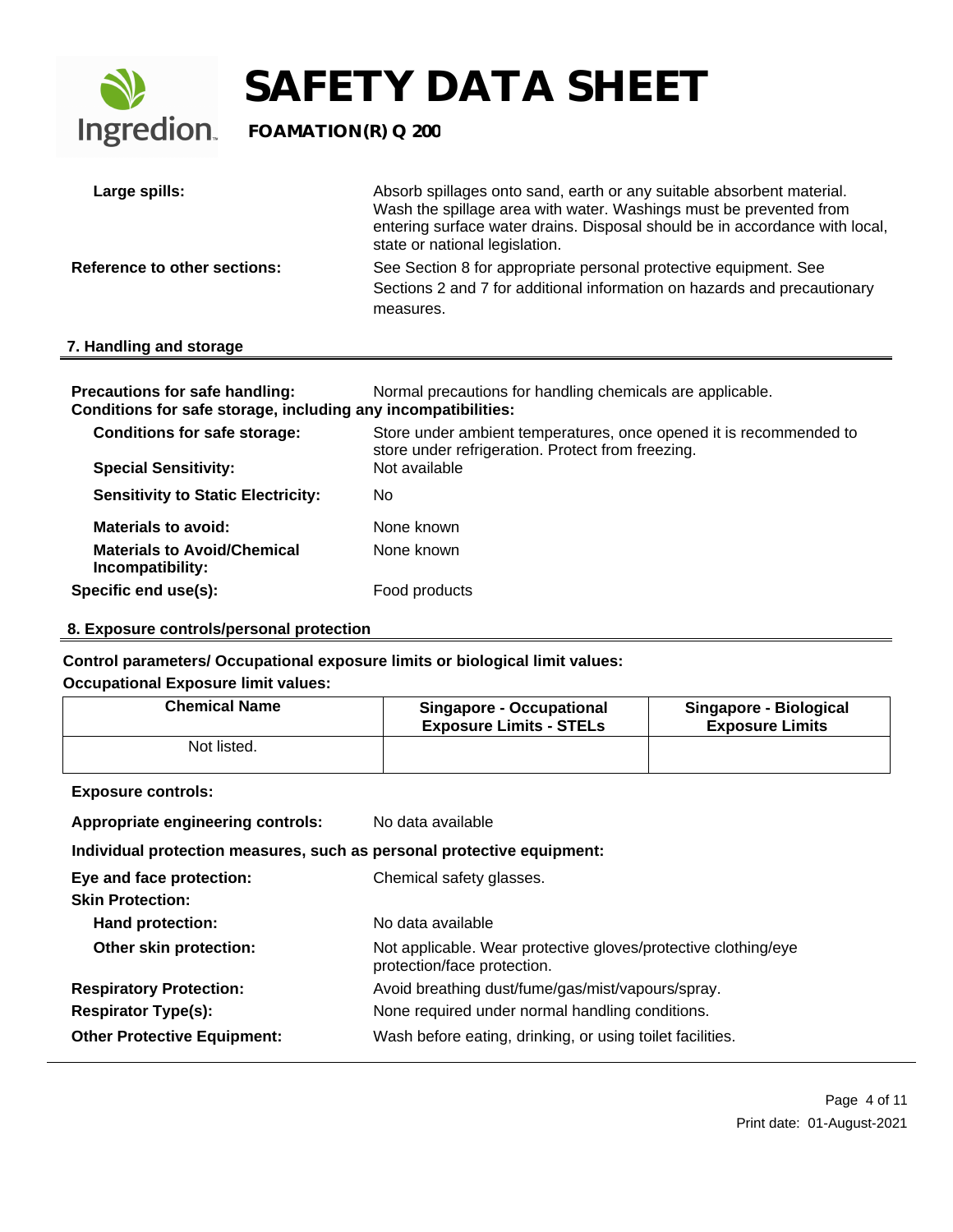

| <b>General Hygiene Conditions:</b>                         | Not available                                                      |
|------------------------------------------------------------|--------------------------------------------------------------------|
| <b>Thermal Hazards:</b>                                    | Not available                                                      |
| <b>Environmental exposure controls:</b>                    | Avoid runoff into storm sewers and ditches that lead to waterways. |
| 9. Physical and chemical properties                        |                                                                    |
| Information on basic physical and chemical properties:     |                                                                    |
| Appearance (physical state, color<br>$etc.$ ):             | Liquid                                                             |
| Colour:                                                    | Dark Brown                                                         |
| Odour:                                                     | Sweet                                                              |
| <b>Odour threshold:</b>                                    | Not available                                                      |
| pH:                                                        | Approximately 4                                                    |
| pH in (1%) Solution:                                       | Not available                                                      |
| Melting point / freezing point (°C):                       |                                                                    |
| Melting point (°C):                                        | Not available                                                      |
| Freezing point (°C):                                       | No data available                                                  |
| Initial boiling point and boiling range<br>$(^{\circ}C)$ : | No data available                                                  |
| Flash point (°C):                                          | No data available                                                  |
| Flash point method:                                        | Not available                                                      |
| <b>Evaporation rate:</b>                                   | 1 (Water = $1$ )                                                   |
| Flammability (solid, gas):                                 | Not available                                                      |
| Upper/lower flammability or explosive limits:              |                                                                    |
| Upper flammable or explosive limit,<br>$%$ in air:         | Not available                                                      |
| Lower flammable or explosive limit,<br>$%$ in air:         | Not available                                                      |
| Vapour pressure:                                           | Not available                                                      |
| Vapour density:                                            | Not available                                                      |
| <b>Relative density:</b>                                   | 1.220                                                              |
| Solubility(ies):                                           | Soluble in water                                                   |
| Partition coefficient: n-octanol/water:                    | Not available                                                      |
| Auto-ignition temperature (°C):                            | Not applicable                                                     |
| Decomposition temperature (°C):                            | Not available                                                      |
| <b>Viscosity:</b>                                          | Not available                                                      |
| Other information:                                         |                                                                    |
| Heat of decomposition:                                     | Not available                                                      |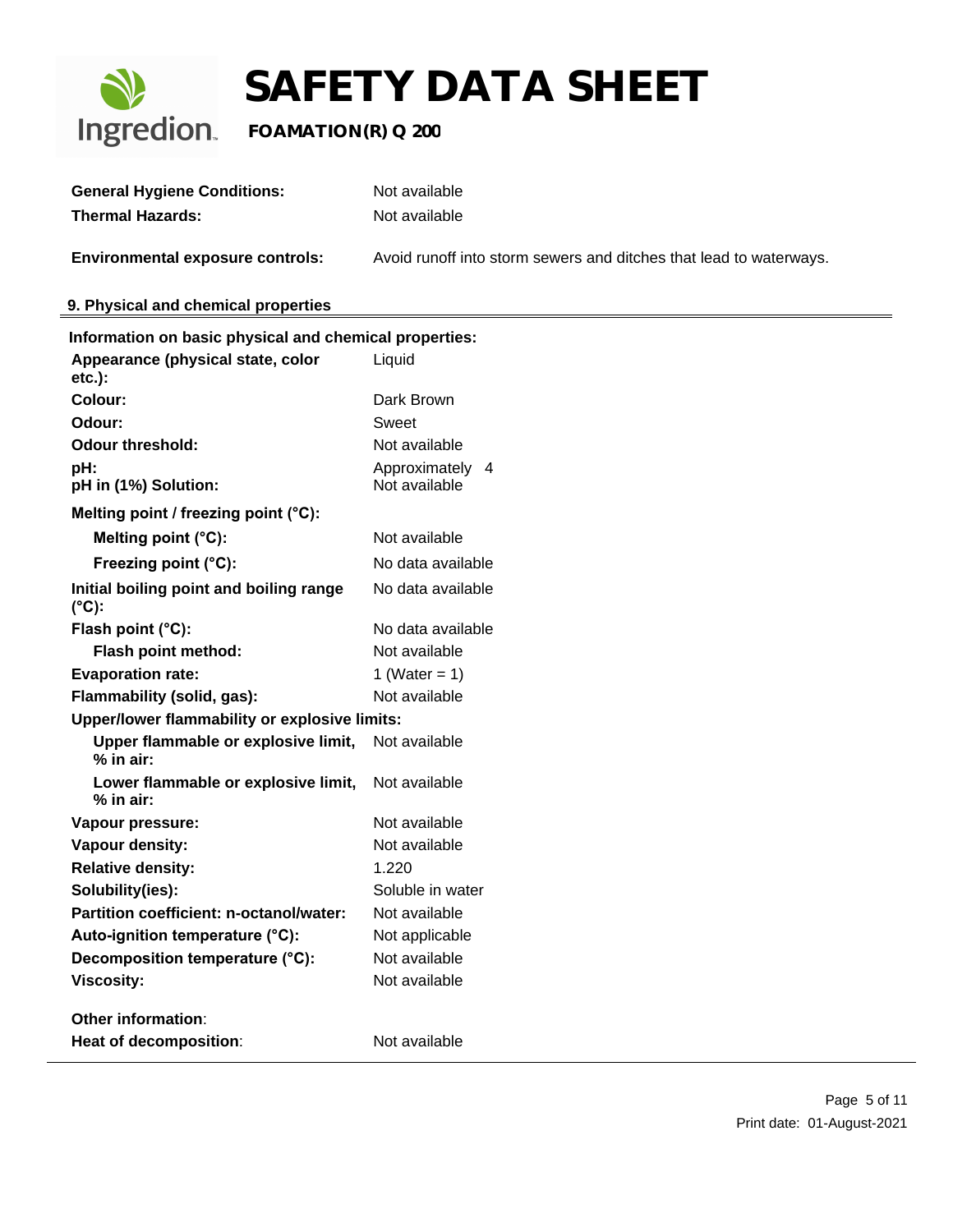

### **Ingredion**. FOAMATION(R) Q 200

| <b>Volatiles by weight:</b>        | Approximately 50 % |
|------------------------------------|--------------------|
| <b>Volatile Organic Chemicals:</b> | Not available      |
| <b>Molecular formula:</b>          | Not available      |
| Liquid density:                    | Not available      |
| <b>Volatile Organic Chemicals:</b> | O                  |
| <b>Bulk density:</b>               | Not available      |

#### **10. Stability and reactivity**

| <b>Reactivity:</b><br><b>Chemical stability:</b>                    | Not expected to be reactive<br>Stable      |
|---------------------------------------------------------------------|--------------------------------------------|
| <b>Possibility of hazardous reactions:</b>                          | Hazardous polymerization will not occur.   |
| Conditions to avoid (e.g. static<br>discharge, shock or vibration): | None known.                                |
| Incompatible materials:                                             | None known                                 |
| Hazardous decomposition products:                                   | No hazardous decomposition products known. |

#### **11. Toxicological information**

#### **Information on toxicological effects:**

#### **Acute toxicity:**

| <b>Chemical Name</b> | LD50 Oral | <b>LD50 Dermal</b> | <b>LC50 Inhalation</b> |
|----------------------|-----------|--------------------|------------------------|
| No data available    |           |                    |                        |

#### **Skin corrosion/irritation:**

Based on available data, the GHS classification criteria are not met. May cause irritation to skin and eyes. Repeated or prolonged skin contact may result in mild irritation.

#### **Serious eye damage/irritation:**

| Эľ |  |  |
|----|--|--|
|    |  |  |

Classification is based on pH and the components listed in Section 3.

#### **Respiratory or skin sensitisation:**

Based on available data, the GHS classification criteria are not met.

#### **Germ cell mutagenicity:**

Based on available data, the GHS classification criteria are not met.

#### **Carcinogenicity:**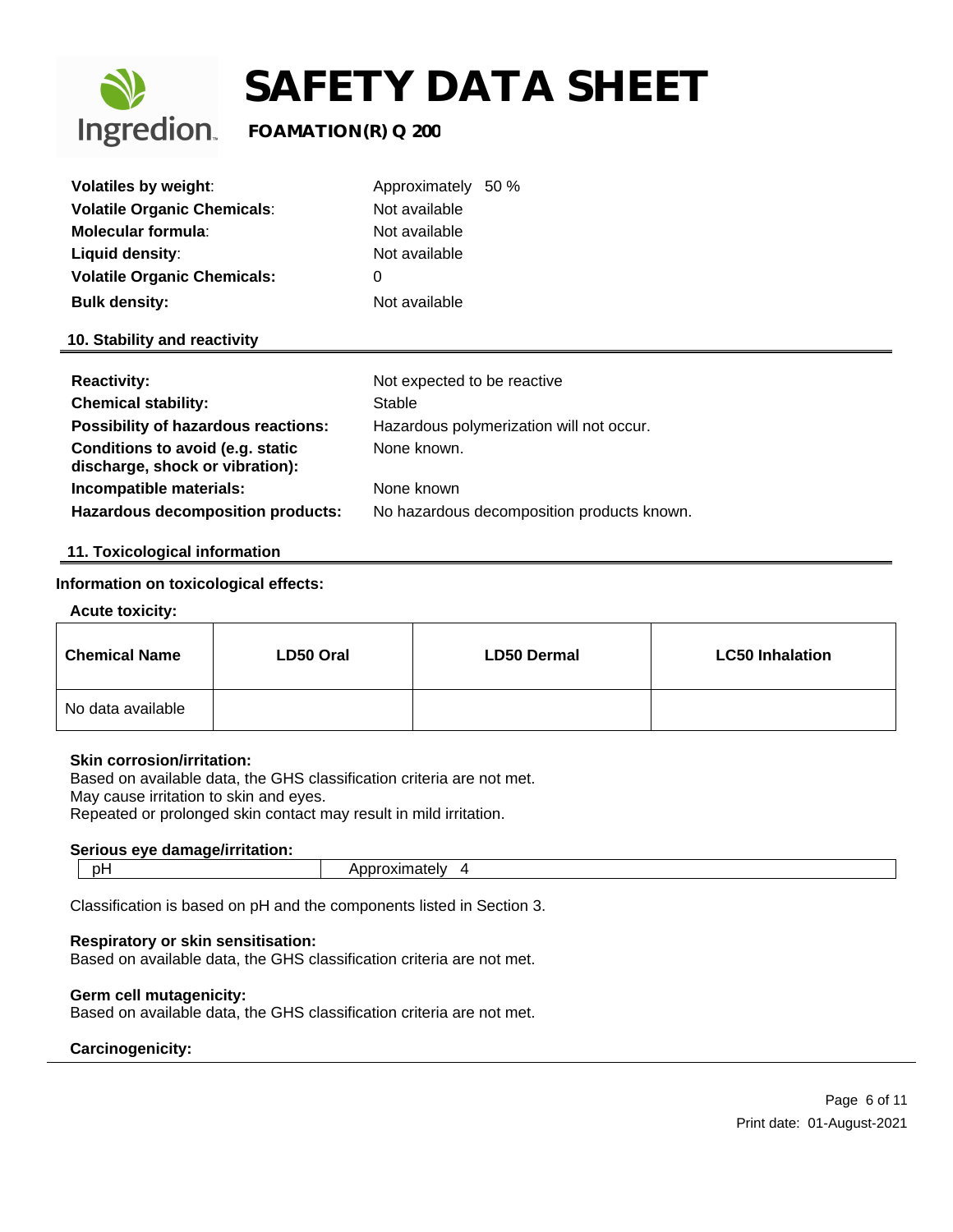

### **Ingredion** FOAMATION(R) Q 200

Based on available data, the GHS classification criteria are not met.

#### **Reproductive and Developmental Toxicity:**

Based on available data, the GHS classification criteria are not met.

#### **STOT-single exposure:**

Classification is based on toxicological information of the components in Section 3.

#### **STOT-repeated exposure:**

Based on available data, the GHS classification criteria are not met.

#### **Aspiration hazard:**

Based on available data, the GHS classification criteria are not met.

#### **12. Ecological information**

**Toxicity:** No data available

#### **Ecological Toxicity Data:**

| <b>Chemical Name</b> | CAS No. | <b>Aguatic EC50</b><br><b>Crustacea</b> | <b>Aquatic ERC50</b><br>Alaae | <b>Aquatic LC50 Fish</b> |
|----------------------|---------|-----------------------------------------|-------------------------------|--------------------------|
| No data available    |         |                                         |                               |                          |

#### **Persistence and degradability:**

| <b>Bioaccumulative potential:</b> | No data available |
|-----------------------------------|-------------------|
| <b>Mobility in soil:</b>          | Unknown           |
| Other adverse effects:            | None known.       |
| <b>Additional information:</b>    | No data available |

#### **13. Disposal considerations**

| Waste treatment methods:         |                                                                    |
|----------------------------------|--------------------------------------------------------------------|
| <b>Disposal methods:</b>         | Disposal should be in accordance with local, state or national     |
|                                  | legislation.                                                       |
| <b>Empty Container Warnings:</b> | Empty containers may contain product residue; follow SDS and label |
|                                  | warnings even after they have been emptied.                        |

#### **14. Transport information**

| International carriage of dangerous goods by road (ADR), rail or inland waterways: |                |  |  |  |  |  |
|------------------------------------------------------------------------------------|----------------|--|--|--|--|--|
| No data available<br>UN number:                                                    |                |  |  |  |  |  |
| UN proper shipping name:                                                           | Not applicable |  |  |  |  |  |
| Transport hazard class(es):                                                        | Not Applicable |  |  |  |  |  |
| Packing group:                                                                     | Not applicable |  |  |  |  |  |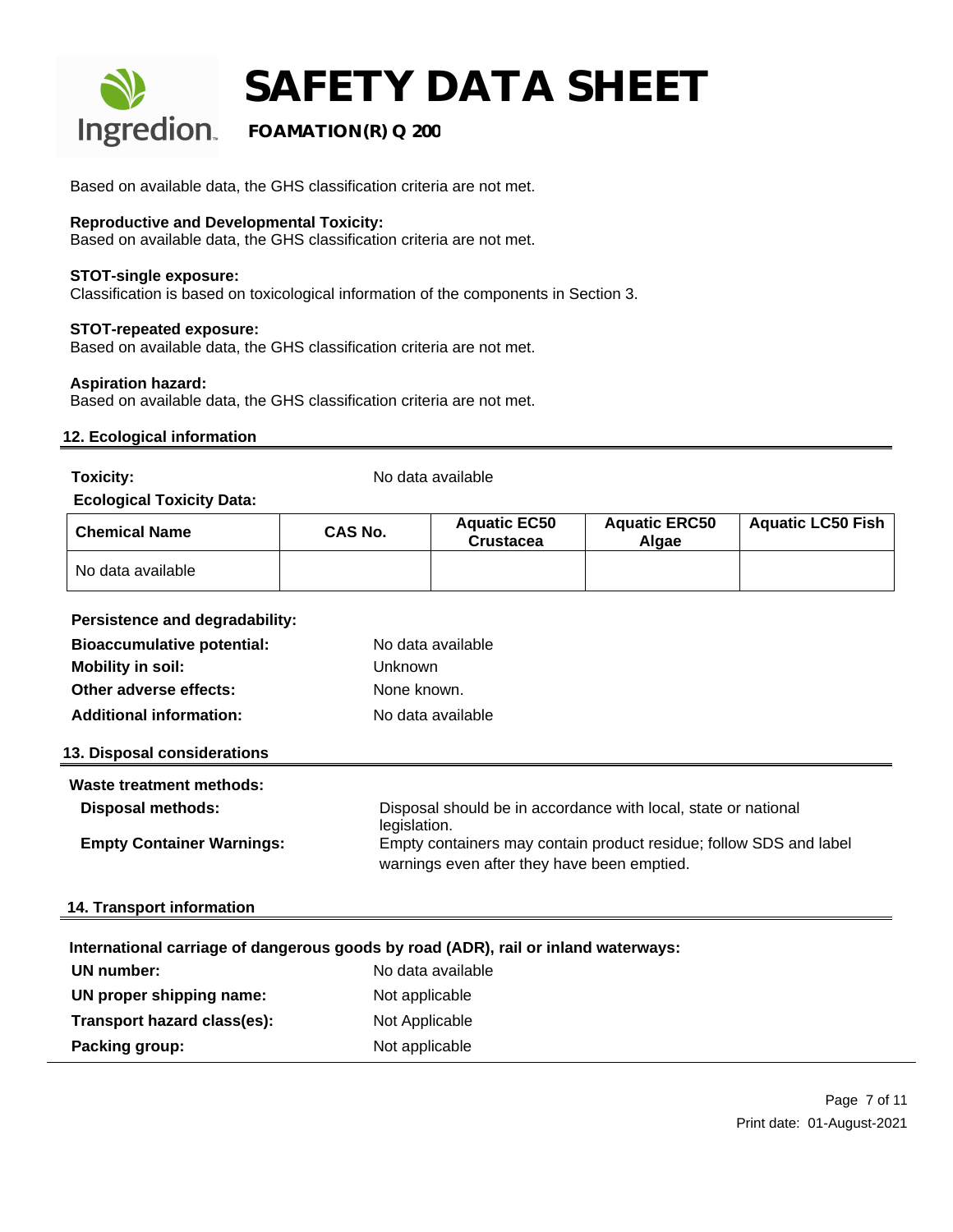

| International carriage of dangerous goods by sea (IMDG/IMO):                             |                                                               |
|------------------------------------------------------------------------------------------|---------------------------------------------------------------|
| UN number:                                                                               | No data available                                             |
| UN proper shipping name:                                                                 | Not applicable                                                |
| Transport hazard class(es):                                                              | Not applicable                                                |
| Packing group:                                                                           | Not applicable                                                |
| International carriage of dangerous goods by air (IATA):                                 |                                                               |
| UN number:                                                                               | No data available                                             |
| UN proper shipping name:                                                                 | Not Applicable                                                |
| Transport hazard class(es):                                                              | Not applicable                                                |
| Packing group:                                                                           | Not applicable                                                |
| Environmental hazards (e.g.: Marine<br>pollutant (Yes/No)):                              | Not available                                                 |
| Special precautions for user:                                                            | Consult IMO regulations before transporting in bulk by ocean. |
| Transport in bulk (according to<br>ANNEX II of MARPOL 73/78 and the<br><b>IBC Code):</b> | Not available                                                 |

#### **15. Regulatory information**

| <b>TSCA</b> | This material is not on the TSCA Inventory. It is excluded under the Food, Drug,<br>and Cosmetic Act. |
|-------------|-------------------------------------------------------------------------------------------------------|
| <b>FDA</b>  | 21CFR 172.510                                                                                         |
|             | FEMA GRAS number 2973                                                                                 |
|             | 21 CFR 184.1859                                                                                       |

#### **Safety, health and environmental regulations specific for the product in question.:**

| <b>Chemical Name</b>                                               | <b>CAS No</b> | <b>Singapore</b><br>Arms and<br><b>Explosives</b><br>Act | <b>Singapore</b><br>List of<br><b>Hazardous</b><br><b>Substances</b> | <b>Singapore</b><br><b>Chemical</b><br>Weapons | <b>Singapore</b><br>Worksplace<br><b>Safety Act</b> | <b>Singapore</b><br><b>Environment</b><br>al Protection<br>and<br><b>Management</b><br>Act |
|--------------------------------------------------------------------|---------------|----------------------------------------------------------|----------------------------------------------------------------------|------------------------------------------------|-----------------------------------------------------|--------------------------------------------------------------------------------------------|
| None of the<br>components are<br>listed on this<br>regulatory list |               |                                                          |                                                                      |                                                |                                                     |                                                                                            |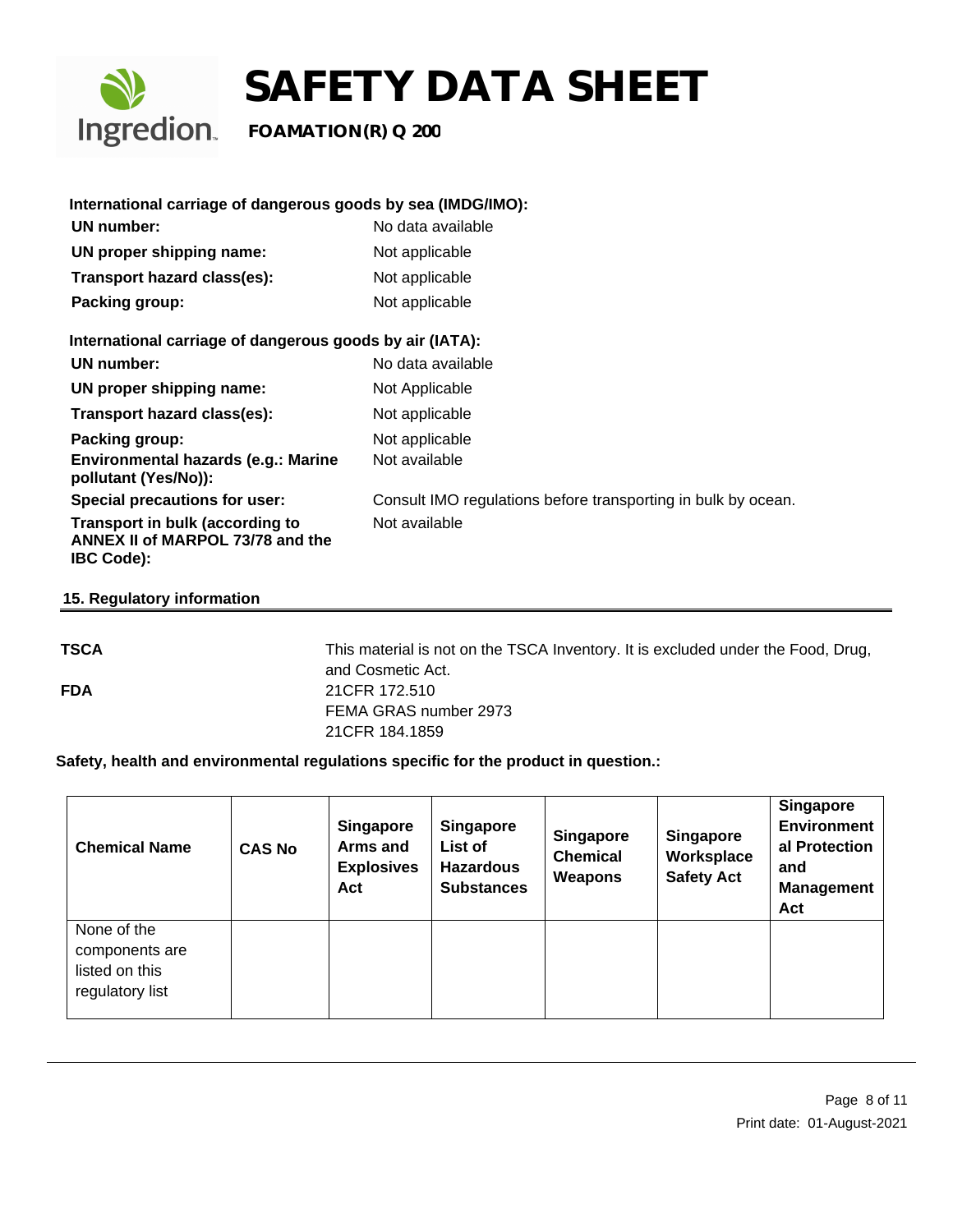

### **Chemical Inventory Status:**

| <b>Chemical</b><br><b>Name</b>     | <b>CAS No</b>    | <b>AICS</b> | <b>DSL</b> | <b>IECSC</b> | <b>ENCS</b> | <b>TSCA</b><br><b>Status</b> | <b>EINECS</b> | <b>PICCS</b> |
|------------------------------------|------------------|-------------|------------|--------------|-------------|------------------------------|---------------|--------------|
| Quillaja<br>saponaria,<br>extracts | 68990-<br>$67-0$ | Yes         | Yes        | No           | Yes         | No                           | Yes           | Present      |

### **Singapore - Ozone Depleting Substances:**

| <b>Chemical</b><br><b>Name</b>                                               | <b>CAS No</b> | <b>Annex</b><br>A -<br>Group | <b>Annex</b><br>A -<br>Group<br>Ш | Annex<br>в.<br>Group | <b>Annex</b><br>в-<br>Group<br>Ш | Annex<br><b>B</b> -<br>Group<br>Ш | <b>Annex</b><br>$\mathsf{C}$ -<br>Group | <b>Annex</b><br>$c -$<br>Group<br>Ш | Annex<br>$c -$<br>Group<br>$\mathbf{m}$ | <b>Annex</b><br>Е |
|------------------------------------------------------------------------------|---------------|------------------------------|-----------------------------------|----------------------|----------------------------------|-----------------------------------|-----------------------------------------|-------------------------------------|-----------------------------------------|-------------------|
| None of<br>the<br>component<br>s are listed<br>on this<br>regulatory<br>list |               |                              |                                   |                      |                                  |                                   |                                         |                                     |                                         |                   |

### **Singapore - HAZCHEM Emergency Action Code:**

| <b>Chemical Name</b>                                         | <b>CAS No</b> | <b>Singapore - HAZCHEM Emergency</b><br><b>Action Code</b> |
|--------------------------------------------------------------|---------------|------------------------------------------------------------|
| None of the components are listed<br>on this regulatory list |               |                                                            |

#### **16. Other information**

| <b>Revision Date:</b>       | 01-08-2021                                                                                  |
|-----------------------------|---------------------------------------------------------------------------------------------|
| Supercedes:                 | 06-08-2019                                                                                  |
| <b>Revision Number:</b>     | 2                                                                                           |
| <b>Reason for revision:</b> | <b>New</b>                                                                                  |
| FOR INFORMATION CONTACT:    | For product information, contact:<br>National Starch LLC<br>National Starch Food Innovation |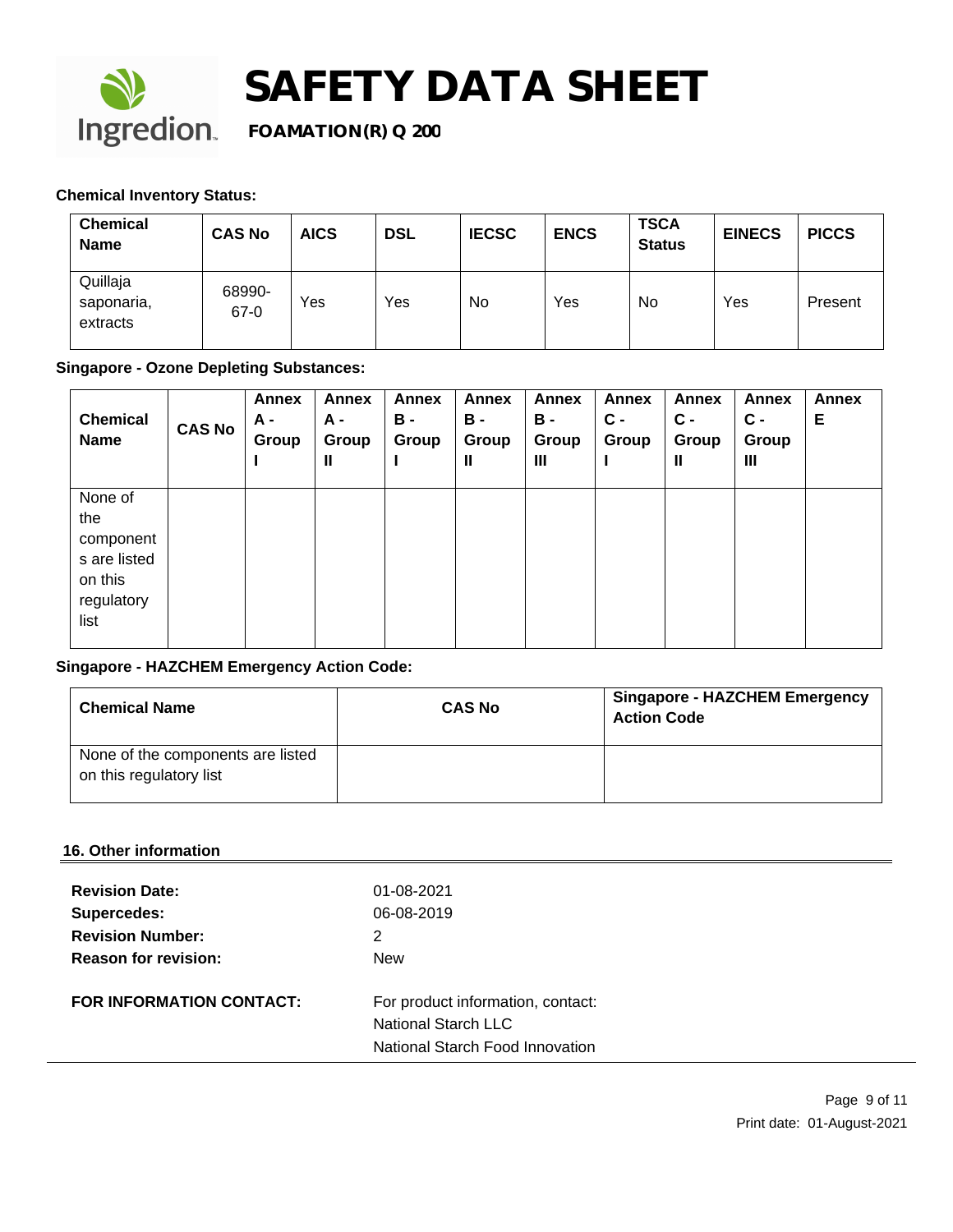

|                                    | <b>Customer Service:</b>                                                                              | 1-800-859-8569                                                                                                                                                                                                                                                                                                                                    |  |
|------------------------------------|-------------------------------------------------------------------------------------------------------|---------------------------------------------------------------------------------------------------------------------------------------------------------------------------------------------------------------------------------------------------------------------------------------------------------------------------------------------------|--|
|                                    | Technical Service Support: 1-800-743-6343                                                             |                                                                                                                                                                                                                                                                                                                                                   |  |
| <b>Abbreviations and acronyms:</b> | CAS = Chemical Abstract Service                                                                       |                                                                                                                                                                                                                                                                                                                                                   |  |
|                                    | <b>DNEL= Derivative No Effect Level</b>                                                               |                                                                                                                                                                                                                                                                                                                                                   |  |
|                                    | EC= European Community                                                                                |                                                                                                                                                                                                                                                                                                                                                   |  |
|                                    | EINECS = European Inventory of Existing Chemical Substances                                           |                                                                                                                                                                                                                                                                                                                                                   |  |
|                                    | MSHA = Mine Safety Health Administration                                                              |                                                                                                                                                                                                                                                                                                                                                   |  |
|                                    | NIOSH = National Institute of Occupational Safety & Health                                            |                                                                                                                                                                                                                                                                                                                                                   |  |
|                                    | OEL = Occupational Exposure Limit                                                                     |                                                                                                                                                                                                                                                                                                                                                   |  |
|                                    |                                                                                                       | PBT= Persistent, Bioaccumulative, Toxic                                                                                                                                                                                                                                                                                                           |  |
|                                    | <b>PNEC= Predicted No Effect Concentration</b>                                                        |                                                                                                                                                                                                                                                                                                                                                   |  |
|                                    | SCOEL= Scientific Committee on Occupational Exposure Limits                                           |                                                                                                                                                                                                                                                                                                                                                   |  |
|                                    | TLV = Threshold Limit Value                                                                           |                                                                                                                                                                                                                                                                                                                                                   |  |
|                                    | TWA= Time Weighted Average<br>vPvB= Very Persistent, Very Bioaccumulative<br>$Wt.\% = Weight Percent$ |                                                                                                                                                                                                                                                                                                                                                   |  |
|                                    |                                                                                                       |                                                                                                                                                                                                                                                                                                                                                   |  |
|                                    |                                                                                                       |                                                                                                                                                                                                                                                                                                                                                   |  |
|                                    |                                                                                                       |                                                                                                                                                                                                                                                                                                                                                   |  |
| <b>Precautionary Statements:</b>   |                                                                                                       |                                                                                                                                                                                                                                                                                                                                                   |  |
| <b>Prevention:</b>                 | P261 - Avoid breathing dust/fume/gas/mist/vapours/spray.                                              |                                                                                                                                                                                                                                                                                                                                                   |  |
|                                    | P264 - Wash thoroughly after handling.                                                                |                                                                                                                                                                                                                                                                                                                                                   |  |
|                                    | P271 - Use only outdoors or in a well-ventilated area.                                                |                                                                                                                                                                                                                                                                                                                                                   |  |
|                                    | protection.                                                                                           | P280 - Wear protective gloves/protective clothing/eye protection/face                                                                                                                                                                                                                                                                             |  |
| <b>Response:</b>                   | P304+P340 - IF INHALED: Remove person to fresh air and keep<br>comfortable for breathing.             |                                                                                                                                                                                                                                                                                                                                                   |  |
|                                    |                                                                                                       | P305+P351+P338 - IF IN EYES: Rinse cautiously with water for several                                                                                                                                                                                                                                                                              |  |
|                                    | rinsing.                                                                                              | minutes. Remove contact lenses, if present and easy to do. Continue                                                                                                                                                                                                                                                                               |  |
|                                    |                                                                                                       | P312 - Call a POISON CENTER/doctor if you feel unwell.                                                                                                                                                                                                                                                                                            |  |
|                                    |                                                                                                       | P337+P313 - If eye irritation persists: Get medical advice/attention.                                                                                                                                                                                                                                                                             |  |
| Storage:                           | closed.                                                                                               | P403+P233 - Store in a well-ventilated place. Keep container tightly                                                                                                                                                                                                                                                                              |  |
|                                    | P405 - Store locked up.                                                                               |                                                                                                                                                                                                                                                                                                                                                   |  |
| Disposal:                          | accordance with local/national/international regulations.                                             | P501 - Dispose of contents/container to a suitable disposal site in                                                                                                                                                                                                                                                                               |  |
|                                    |                                                                                                       |                                                                                                                                                                                                                                                                                                                                                   |  |
| Disclaimer:                        |                                                                                                       | The attached data has been compiled from sources which Ingredion<br>Incorporated and the Ingredion group of companies, believe to be<br>dependable and, to our knowledge and belief is accurate. However,<br>Ingredion Incorporated and the Ingredion group of companies cannot<br>make any warranty or representation respecting the accuracy or |  |
|                                    |                                                                                                       |                                                                                                                                                                                                                                                                                                                                                   |  |